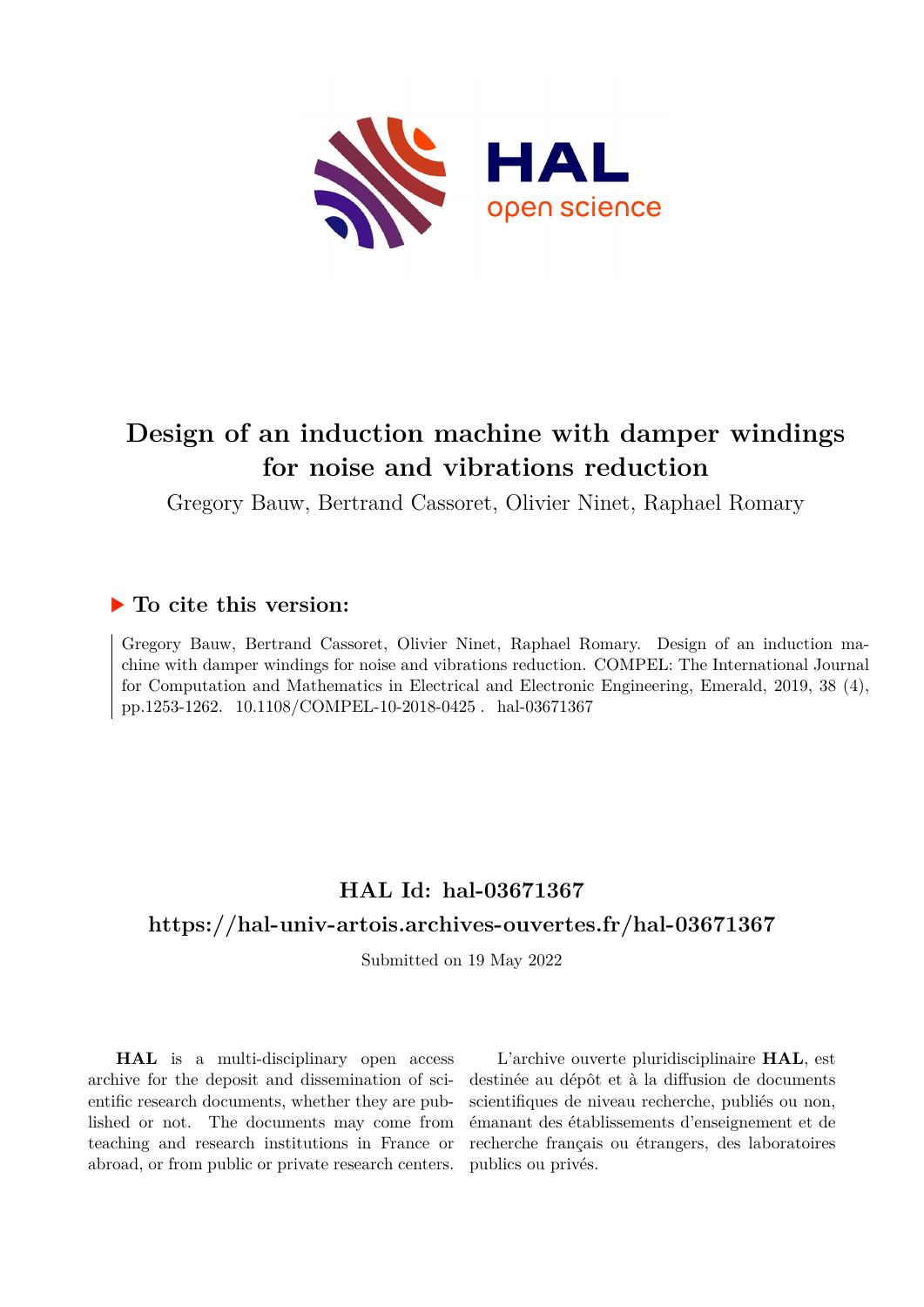# **Design of an induction machine with damper windings for noise and vibrations reduction**

Gregory Bauw, Bertrand Cassoret, Olivier Ninet, Raphael Romary

Univ. Artois, EA 4025, Laboratoire Systèmes Electrotechniques et Environnement (LSEE) F-62400 Béthune, France, e-mail: gregory\_bauw@ens.univ-artois.fr

# **Abstract**

**Purpose –** The paper presents a design method for induction machines including a three-phase damper winding for noise and vibrations reduction. **Design/methodology/approach –** In a first part, the principle of the damper winding is recalled. The second part presents the iterative design method which is applied on a 4kW PWM-fed induction machine in order to study the impact of the additional winding on the geometry. In a third part, the finite element method is used to validate the designed geometry and highlight the harmonic flux density reduction. Finally, some experimental results are given.

**Findings –** The study shows that the impact of the additional three-phase winding on the geometry and weight of the machine is low. Moreover, the proposed noise reduction method allows one to reduce the total noise level of a PWM-fed induction machine up to 8.5dBA.

**Originality/value –** The originality of the paper concerns the design and characterization of a three-phase damper winding for a noiseless induction machine. The principle of this proposed noise reduction method is new and has been patented.

**Keywords –** Design, Induction machine, Damper, Noise and vibrations reduction, PWM. **Paper type –** Research paper

# **I. INTRODUCTION**

Induction machine design has been studied for decades as a field in its own right, and the construction rules are nowadays well known (Boldea, 2009; Pyrhonen *et al.*, 2013; Toliyat and Kliman, 2004). The environmental context encourages manufacturers to design high efficiency electric motors in keeping with increasingly strong constraints. Thus, more recently, acoustic standards have added a new constraint on the design process. The main international acoustic standard (IEC 60034-9) (Rotating electrical machines – Part 9: Noise limits) specifies a total sound power level (SWL) limit depending on the speed of the machine.

When the machine is fed by sine voltage, magnetic noise can be predicted and anticipated in the design process by choosing an adequate number of stator/rotor slots or by skewing the rotor for example. If the machine is noisy despite the respect of the construction rules, it is possible to reduce noise and vibrations using active reduction methods (Ojeda *et al.*, 2009; Pellerey *et al.*, 2012). When the machine is fed by a PWM inverter, noise is often corrected after the manufacturing by using an antiharmonic filter or by modifying the PWM strategy (Brudny *et al.*, 2015; Gabsi *et al.*, 1999; Zhang *et al.*, 2017).

In this context, we propose a method to include a passive noise reduction solution for PWM supply in the design process. Numerical applications concern a 4kW induction machine which targeted characteristics are: 1500rpm – 400V – 8.8A – 50Hz – 3 phases – power factor: 0.79.

# **II. PRINCIPLE OF THE DAMPER WINDING**

The proposed noise reduction method is a three-phase damper winding (Cassoret and Romary, 2016) wound into the stator slots and superimposed to the initial winding as shown in Figure 1. This additional winding, following the same path and having the same number of turn than the stator winding, is connected to three capacitors of suitable values in order to create a resonance around the switching frequency of the PWM inverter. At these frequencies, the voltage harmonics are important. They are responsible of flux density harmonics, and consequently at the origin of magnetic noise. The main principle is similar to that of a classical LC filter but in our case the inductance is integrated to the machine. Previous work (Bauw *et al.*, 2017) shows that the capacitors mainly resonate with the leakage inductances of the machine. Experimentations on a PWM-fed 4kW prototype including damper windings allowed to reduce the overall sound pressure level (SPL) by more than 8.5dBA in some cases. Vibrations were also considerably reduced.



Fig.1. Induction machine with damper windings.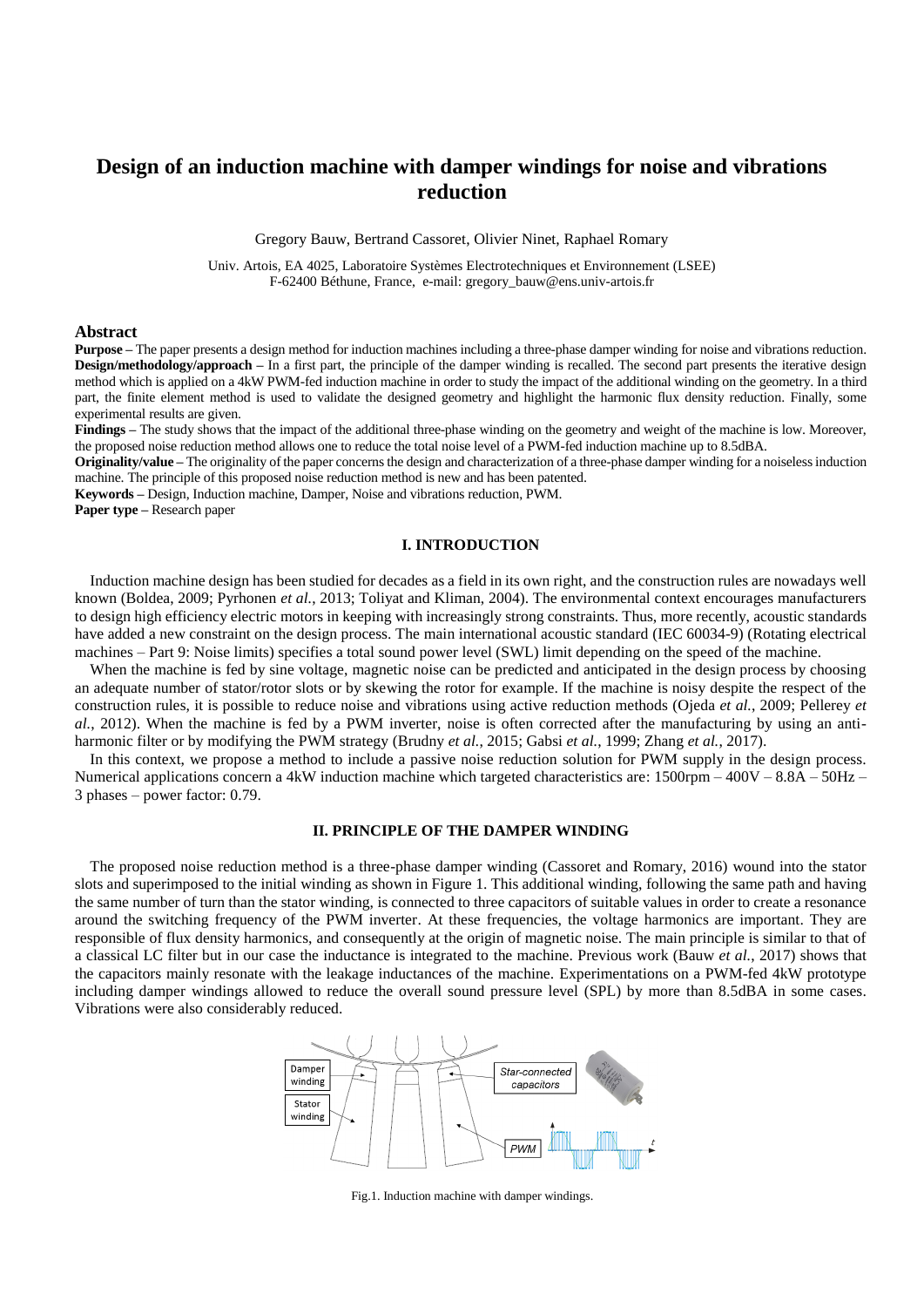# **III. DESIGN METHOD**

#### *A. Context*

The proposed study is based on a classical iterative design method of induction machine (Boldea, 2009) which has to be adapted to take into account the space required by the damper winding in the stator slots. The difficulty is that this additional space is linked to the value of the current in the damper, itself linked to the impedance of the machine and the chosen capacitors.

The first step is to design a reference machine without damper windings to provide a comparison point. The computations using the characteristics defined in the introduction lead to a stator outside diameter  $D_{out}$  of 185.4mm and a stack length L of 129mm. The stator has 36 trapezoidal slots and the squirrel-cage of the rotor has 28 bars. The current density in the stator winding is chosen at 4.5A/mm² as recommended by (Boldea, 2009). Parameters of the classical single-phase equivalent diagram of the machine have been calculated analytically and are given in Table I.

TABLE I PARAMETERS OF THE SINGLE-PHASE EQUIVALENT DIAGRAM OF THE REFERENCE MACHINE

| $r_{s}(\Omega)$     | 0.56  |
|---------------------|-------|
| $l_{s}$ (mH)        | 9.3   |
| $L_{\rm u}$ (mH)    | 221.5 |
| $r_r\prime(\Omega)$ | 0.986 |
| $l'_r$ (mH)         | 10.1  |

The goal of the design method is to minimize the increase of the diameter  $D_{out}$  of the machine with damper windings while keeping the same flux density in the yoke and the same performances. We assume that the damper does not impact the stator inner diameter and the rotor geometry.

# *B. Design of the machine with damper windings*

Empirically, the maximum current value in the damper windings is first set to 20% of the rated stator current, which corresponds to 1.76A for the studied machine. Experience and experimentations on existing prototypes have shown that this value is coherent. The current density in the damper windings is the same to that of the stator. The design process has to be done again increasing the stator slot depth and so the outside diameter. The slot depth is increased while keeping the tooth width constant. Consequently, the outside diameter  $D_{out}$  is increased to 192mm.

#### *C. Single-phase equivalent diagram*

Since the geometry is now fully designed, analytical calculations of resistances and leakage inductances of the machine (Lipo, 2017) allow one to establish the parameters of the equivalent diagram of Figure 2.  $l_s$  is the leakage inductance of the stator winding;  $l'_{az}$  is a mutual inductance relative to the common flux between the stator and the auxiliary which does not link the rotor winding (Bauw *et al.*, 2018a; Bauw et al., 2018b).  $l'_{ac}$  corresponds to the leakage flux of the auxiliary which does not link any other winding, this flux is essentially composed of coil-end leakage.



Fig.2. Single-phase equivalent diagram of the machine with damper windings.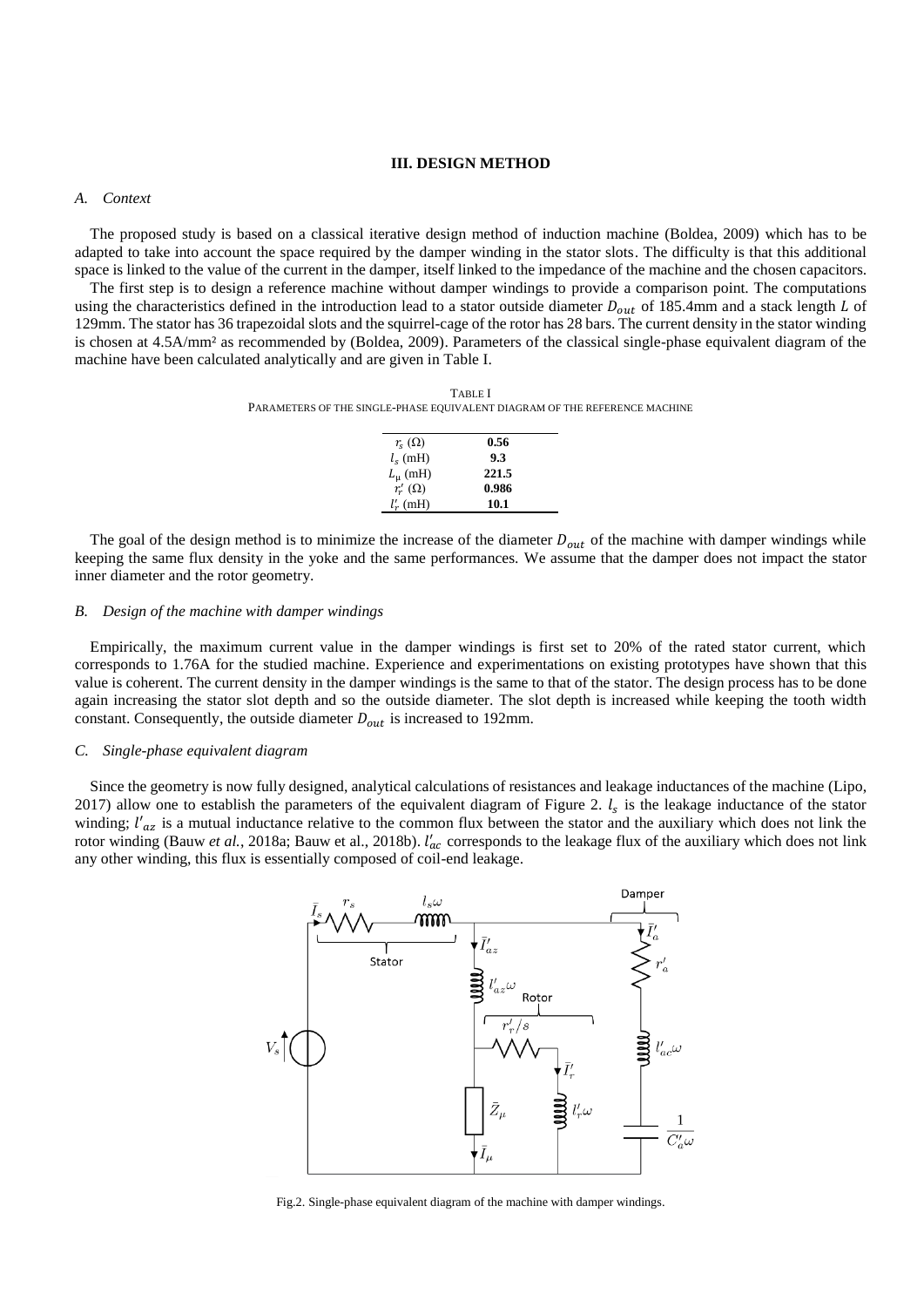Analytical values of these parameters are given in Table II. One can notice that the sum of  $l_s$  and  $l'_{az}$  gives a close approximation of the value of  $l_s$  given in Table I. Indeed, when the damper windings is not connected, the auxiliary branch of the equivalent diagram is open and the inductances  $l_s$  and  $l'_{az}$  are then in series to give the classical induction machine diagram.

| $r_{s}(\Omega)$        | 0.56  |
|------------------------|-------|
| $l_{\rm s}$ (mH)       | 4.9   |
| $l'_{\alpha z}$ (mH)   | 5.7   |
| $L_{\rm u}$ (mH)       | 215.4 |
| $r'_r(\Omega)$         | 0.986 |
| $l'_r$ (mH)            | 10.1  |
| $r_a^{\prime}(\Omega)$ | 5.61  |
| $l'_{ac}$ (mH)         | 2.6   |

| TABLE II                                                                                       |  |
|------------------------------------------------------------------------------------------------|--|
| PARAMETERS OF THE SINGLE-PHASE EQUIVALENT DIAGRAM OF THE MACHINE WITH DAMPER $(I_a = 0.2 I_s)$ |  |

#### *D. Capacitor value and auxiliary current*

We assume that the machine is fed by a PWM inverter which minimum and maximum switching frequencies are respectively 3kHz and 8kHz. For each switching frequency, the harmonic voltage content can be experimentally measured. In our case, the main voltage harmonics are respectively 3100 and 8100Hz and their amplitudes are both 49V. Figure 3 shows the peak flux density  $\hat{B}$  in the air-gap at these frequencies as a function of the capacitor value, calculated from (1) where  $L_{\mu}$  is the magnetizing inductance,  $I_{\mu}$  the magnetizing current for the considered harmonic,  $p$  the number of pole pairs,  $n$  the number of turns per phase,  $D_{is}$  the stator inner diameter and L the stack length. The value  $C'_a = 0$  corresponds to the amplitude of the flux density harmonic when the damper has no influence.



Fig.3. Peak flux density in the air-gap with (solid line) and without (dashed line) damper windings as a function of the capacitor  $C'_a$  for  $f = 3100$ Hz and 8100Hz.

An optimal capacitor value for both operating point would be of  $1\mu$ F, but taking into account the accuracy of leakage inductances estimation, there is a risk of amplification of the harmonic flux density. Therefore, we will choose the value of 2µF. For this particular capacitor value, considering every harmonic components of the 3kHz PWM voltage supply, the computed RMS current in the damper windings is 0.75A. The current value for higher switching frequency is lower because the nature of the damper winding's impedance is mainly inductive.

#### *E. Optimization of the geometry*

Since the calculated current value in the damper windings is lower than the estimated value of section III.B, the design can be optimized. By choosing a maximum current of 1A in the damper, the outside diameter of the machine can be reduce from 192 to 189mm.  $D_{out}$  is thus increased by less than 2% compared to the reference machine without damper windings as shown in Figure 4. The design process has been finally done again in order to verify that the current value in the damper and the optimum value of capacitor of the optimized machine are not changed.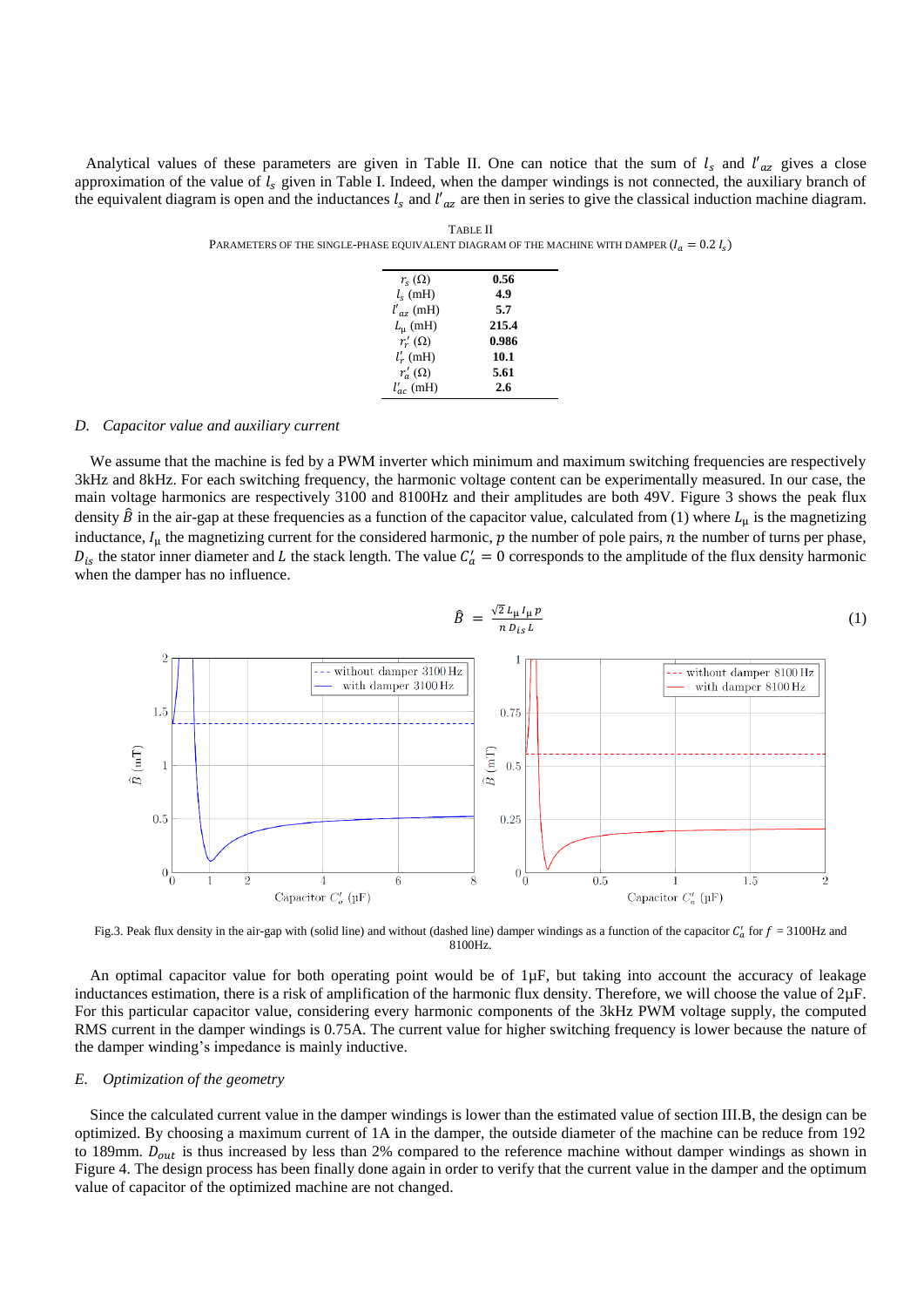

Fig.4. Comparison of the geometries: reference machine (dashed line) / optimized machine with damper windings (solid line).

# *F. Weight criterion*

Let  $D_{out}$  and  $D'_{out}$  respectively be the outside diameters of the reference and optimized machine with damper windings, L the stack length of both machines and  $\rho_{iron}$  the density of the iron. The added iron weight due to the increase of the outside diameter can be easily calculated from:

$$
m_{iron} = \rho_{iron} \pi L \left[ \left( \frac{D_{out}'}{2} \right)^2 - \left( \frac{D_{out}}{2} \right)^2 \right] \tag{2}
$$

Considering a density of the iron equal to  $7860 \text{kg/m}^3$ , the weight of the magnetic core should be increased by only 1kg. The copper weight of the damper winding can be calculated considering  $\rho_{iron}$  the density of the copper,  $l_c$  the coil-end length, S the cross section of the wire,  $N$  the number of turns per phase of the winding and  $q$  the number of phases:

$$
m_{copper} = 2 \rho_{iron} (L + l_c) \, S \, N \, q \tag{3}
$$

In our case, the damper winding represents a weight of 1.512kg. The total weight due to the addition of the damper winding is then 2.512kg, which is small as an induction machine of this size usually weighs about 40kg. This aspect can be particularly attractive for embedded applications giving the size and weight of a traditional anti-harmonic filter.

# **IV. FINITE ELEMENT METHOD VALIDATION**

### *A. Used geometry and coupling circuit*



Fig.5. Used geometry of the 4kW induction machine with damper windings for FEM simulation (Flux2D).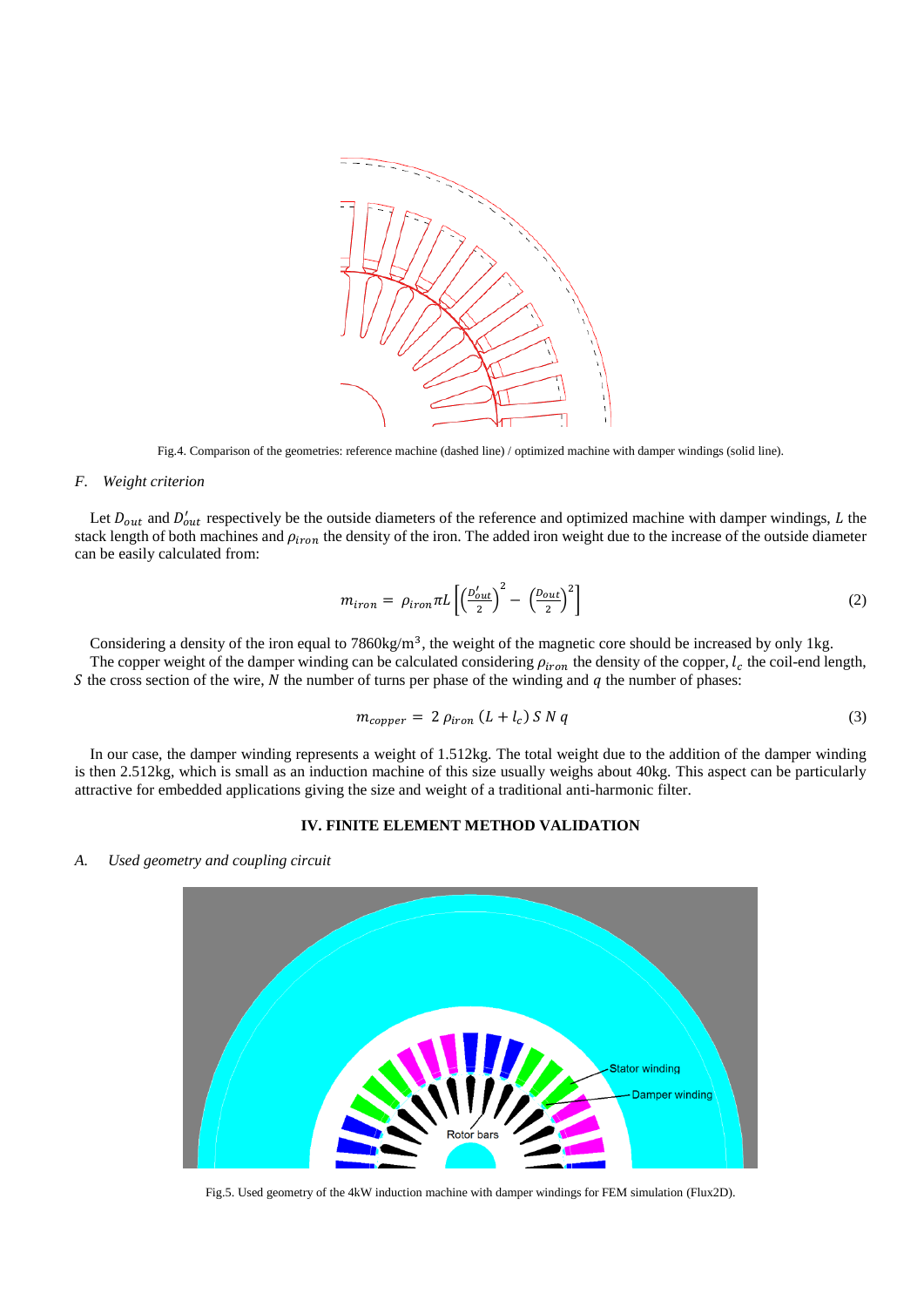The optimized geometry of the machine with damper windings obtained from the analytical design has been simulated on the FEM software Flux2D as shown in Figure 5. The coupling circuit in Figure 6 allows us to integrate the two three-phase windings, their resistances and coil-end inductances are calculated analytically. The stator winding is fed by a balanced system of voltage harmonics which amplitudes are frequency dependant. The damper windings are short-circuited via three 2µF capacitors. The rotor is a squirrel-cage rotor which ring impedances are calculated analytically.



Fig.6. Coupling circuit of the 4kW induction machine with damper windings for FEM simulation (Flux2D).

### *B. Current value in the capacitors*

Table III compares the current value in the capacitors calculated analytically from the equivalent diagram of Figure 2 and by finite element method for different harmonics. The chosen voltage harmonics have been obtained experimentally and correspond to the most significant ones of a PWM inverter when the switching frequency is set to 3kHz. Results show a good correlation between analytical and numerical models, which confirms that the analytical computation of the leakage inductances has been done accurately. Moreover, one can notice that the RMS value of the capacitor current calculated by FEM with the four studied harmonics is 0.69A, which is close to the value of 0.75A obtained from the equivalent diagram in section III.D. We can therefore neglect the contribution of the fundamental and other harmonics on the current value.

TABLE III CURRENT VALUE IN THE CAPACITORS CALCULATED ANALYTICALLY AND BY FEM

| Frequency | $I_{\alpha}$ (A) analytical | $I_a(A)$ FEM | % error |
|-----------|-----------------------------|--------------|---------|
| 2800 Hz   | 0.317                       | 0.307        | 3.43    |
| 2900 Hz   | 0.421                       | 0.407        | 3.44    |
| 3100 Hz   | 0.394                       | 0.381        | 3.41    |
| 3200 Hz   | 0.276                       | 0.267        | 3.37    |

# *C. Validation of the harmonic flux density reduction in the air-gap*

Figure 7 shows the normal flux density in the air-gap without and with damper windings as a function of the position on a line plotted in the middle of the air-gap. The frequency is 3100Hz and corresponds, in our case, to the main voltage harmonic for a switching frequency of 3kHz. One can observe that the harmonic flux density at the origin of noise and vibrations is drastically reduced thanks to the damper windings. It also confirms that the capacitor value of 2µF is well chosen. A simulation has been done using three  $4\mu$ F capacitors and give satisfactory results too but a slightly higher capacitor current value.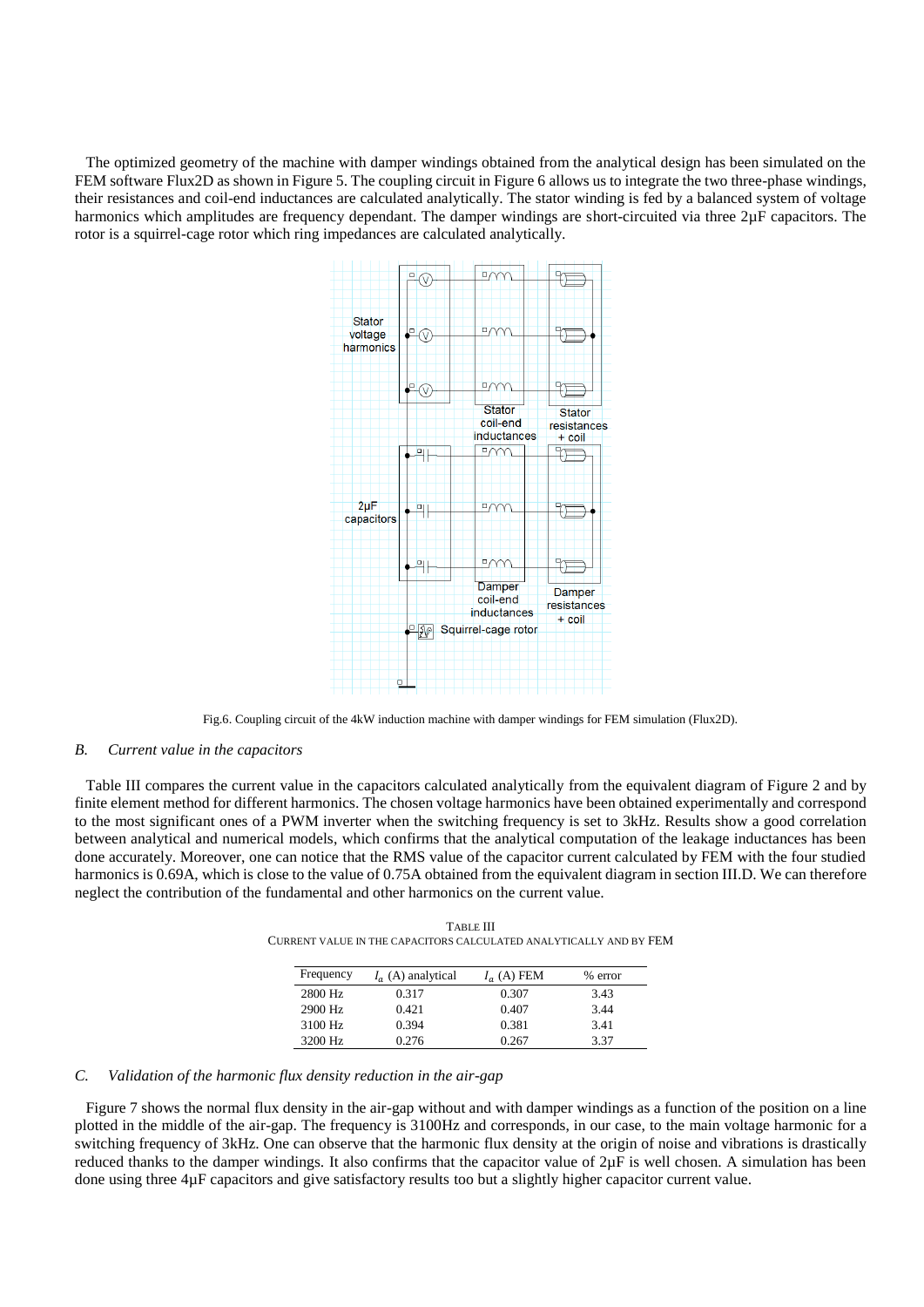

Fig.7. Normal flux density in the air-gap without (dashed line) and with (solid line) damper windings as a function of the position for  $f = 3100$ Hz and  $2\mu$ F capacitors.

# **V. EXPERIMENTATIONS**

In order to demonstrate the effectiveness of the proposed reduction method, experiments have been done on a 4kW prototype of induction machine with damper windings which characteristics are the same as the designed machine introduced previously. Nevertheless, the design method used by the manufacturer must be different than the one presented here so the geometry of the prototype is slightly different. Consequently, current value in the capacitors will not be compared to the theory. The machine is PWM-fed and the switching frequency is set to 4kHz. The noise level spectrum has been measured with a microphone at 1 meter of the machine in a semi-anechoic room. The A-weighting is used in order to take into account the sensibility of the human ear. Figure 8 shows the noise level spectrum of the machine without damper windings, the total noise level is 63.3dBA. With damper windings connected to three  $4\mu$ F capacitors, the main lines around 8kHz are drastically reduced as shown in Figure 9. The total noise level of the machine with damper windings is 56.2dBA, so the reduction is about 7dBA in this case. Vibrations have been measured on the same machine using accelerometer and show significant reduction too.

#### **CONCLUSION**

In this paper, an iterative design method for induction machines including a passive noise reduction solution is proposed. It allows one to optimally design the geometry of a noiseless machine minimizing the impact of the damper windings in terms of size and weight of the magnetic core. Finite element method and experimental results validate the design process and the effectiveness of the proposed noise reduction method.

#### **ACKNOWLEDGEMENTS**

This work has been achieved within the framework of CE2I project (Convertisseur d'Energie Intégré Intelligent). CE2I is cofinanced by European Union with the financial support of European Regional Development Fund (ERDF), French State and the French Region of Hauts-de-France.

The authors would like to thank SATT Nord-de-France (Société d'Accélération du Transfert de Technologie) that has patented this invention (Cassoret and Romary, 2016).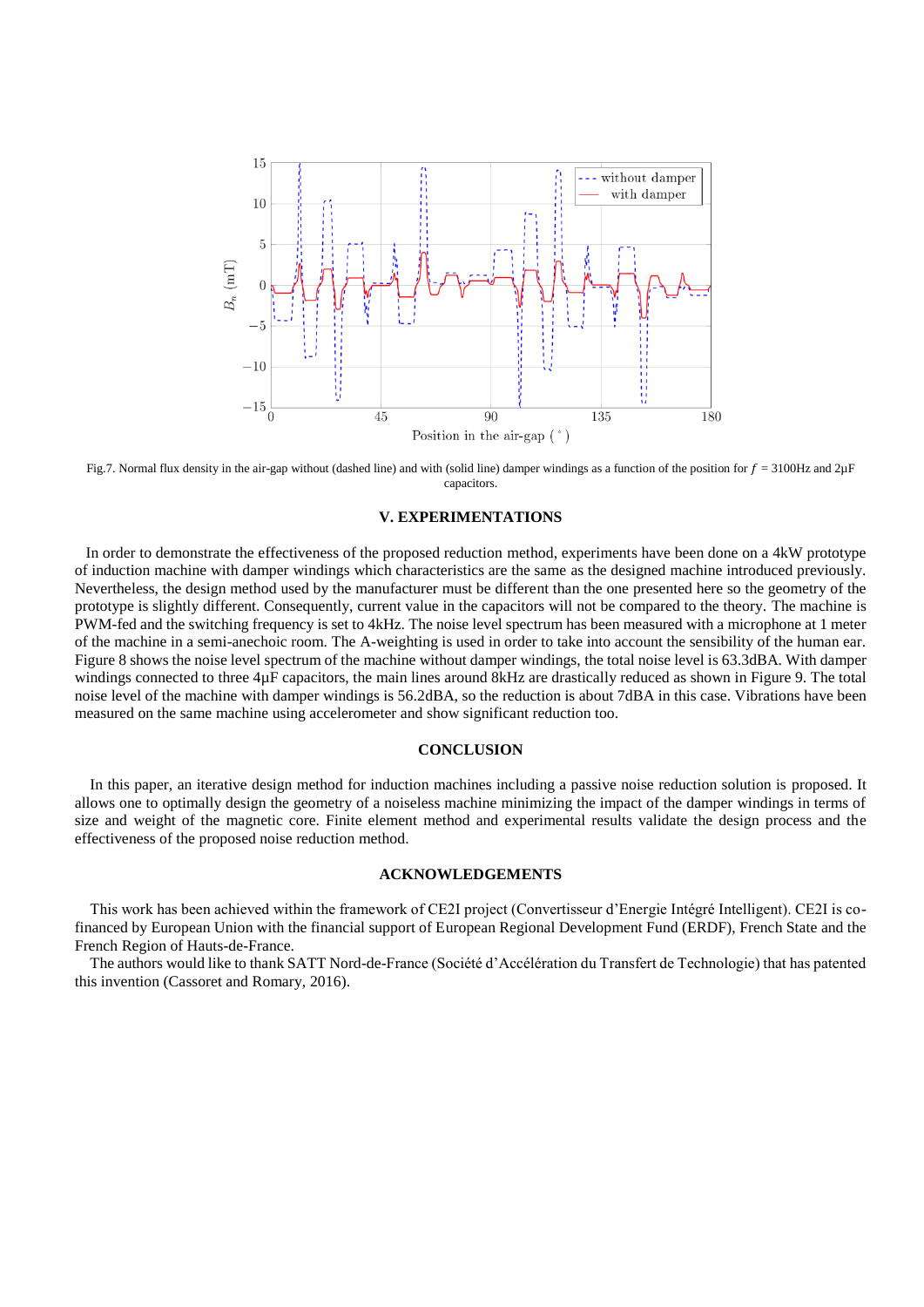





Fig.9. Noise level spectrum with damper windings for  $f_{PWM} = 4kHz$  and  $4\mu$ F capacitors.

#### **REFERENCES**

Bauw, G., Balavoine, F., Cassoret, B., Ninet, O. and Romary, R. (2017), "Damper winding for noise and vibration reduction of PWM-fed induction machines", in *Electric Machines and Drives Conference (IEMDC)*, 2017 IEEE International. IEEE, pp. 1-6.

Bauw, G., Cassoret, B., Romary, R. and Ninet, O. (2018a), "Damper winding for noise and vibration reduction of induction machine under sinusoidal conditions", in *International Journal of Applied Electromagnetics and Mechanics (IJAEM),* no Preprint, pp. 1-9.

Bauw, G., Balavoine, F., Cassoret, B., Ninet, O. and Romary, O. (2018b), In Press: "Equivalent circuit of PWM-fed induction machine with damper winding for noise and vibration reduction", in *IEEE Trans. Ind. Appl*. IEEE, pp. 1-9.

Boldea, I. (2009), *The induction machines design handbook*. CRC Press.

Brudny, J. F., Szkudlapski, T., Morganti F. and Lecointe, J. P. (2015), "Method for controlling the PWM switching: Application to magnetic noise reduction", in *IEEE Trans. Ind. Electr.,* vol. 62, No. 1, pp. 122-131.

Cassoret, B., and Romary, R. (2016), "Moteur électrique à enroulement auxiliaire isolé", Dec. 29 2016, WO Patent App. PCT/EP2016/064,319. [Online] Available [: https://www.google.com/patents/WO2016207166A1?cl=fr.](https://www.google.com/patents/WO2016207166A1?cl=fr)

Gabsi, M., Camus, F., Loyau, T. and Barbry, J. L. (1999), "Noise reduction of switched reluctance machine", in *1999 IEEE International Electric Machines and Drives Conference (IEMDC),* 1999, pp. 263-265.

IEC 60034-9: *Rotating electrical machines – Part 9: Noise limits,* July, 2007.

Lipo, T. A. (2017), *Introduction to AC machine design*. John Wiley & Sons.